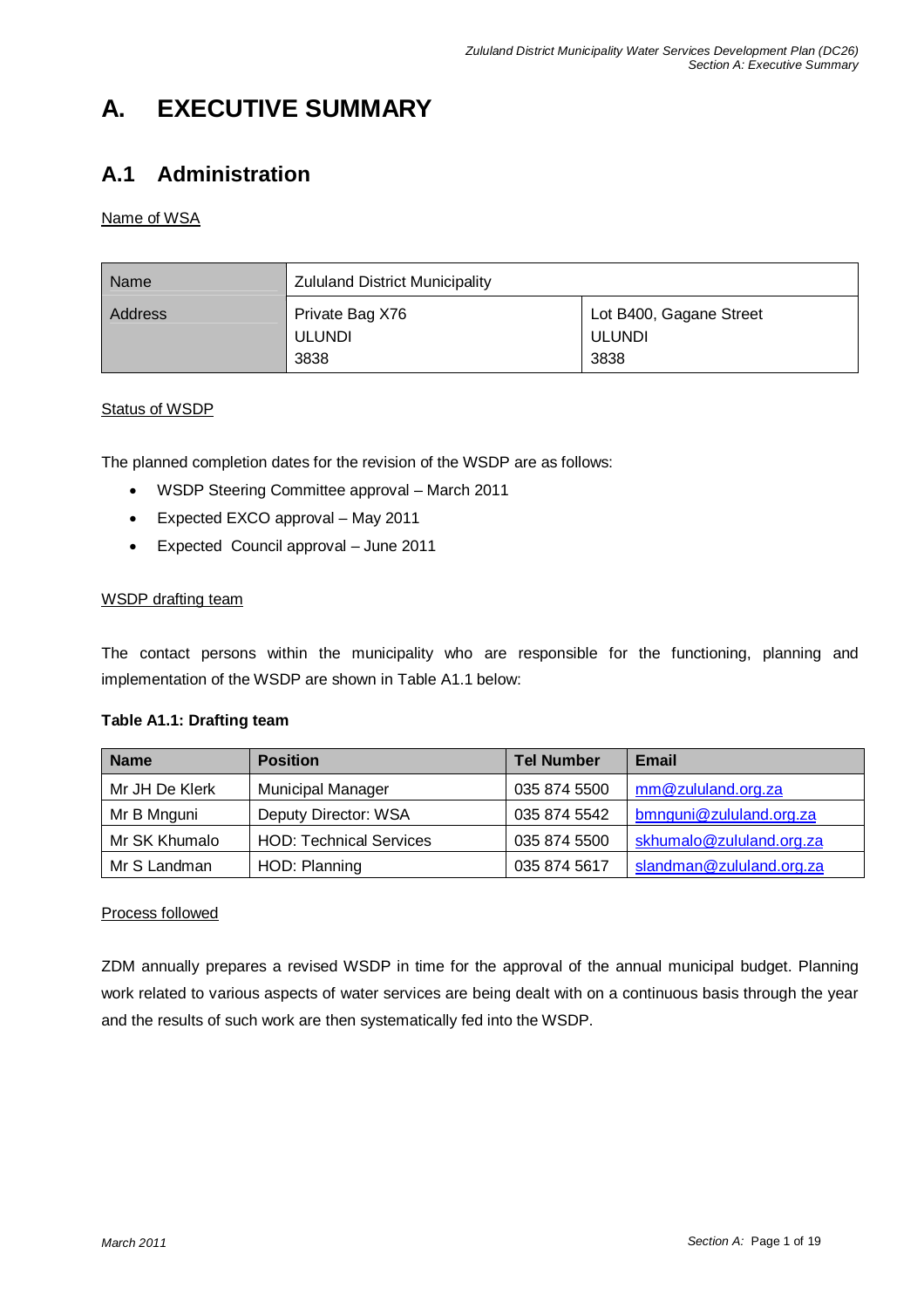The WSDP Steering Committee has been established and meets at least four times per year. The steering committee comprises of the ZDM management team, officials from the Local Municipalities, Councillors and consultants involved with the technical work. The aim is to have a first draft of each year's revision ready by end of February after which the following process is followed:

- WSDP and IDP Steering Committee approval (March 2011)
- Representative Forum approval (April 2011) This forum comprises all Government Departments involved with the IDP process, all Councillors and role players from the private sector
- EXCO approval (May 2011)
- Advertise for public comment
- Council approval (June 2011)
- Submit to DWAF for approval

#### Public comments

The WSDP will be advertised during May 2011 for public comment.

#### Adoption record

The 2010/11 revision of the WSDP has been approved by the ZDM Council during June 2010.

#### WSDP co-ordinators

The WSDP process is managed by the Deputy Director: Water Services Authority in association with the HOD: Planning & Community Development and the HOD: Technical Services and their staff.

#### PMU

The ZDM PMU has been established and is functioning very well. The PMU unit comprises of a Deputy Director, two technical officers, project administrator and secretary. The PMU manager reports to the HOD: Technical Services and is responsible for the implementation of all projects scheduled by the WSA. The WSA unit is situated in the Planning Department and reports to the HOD: Planning. The organograms below indicates the split in functions related to water services: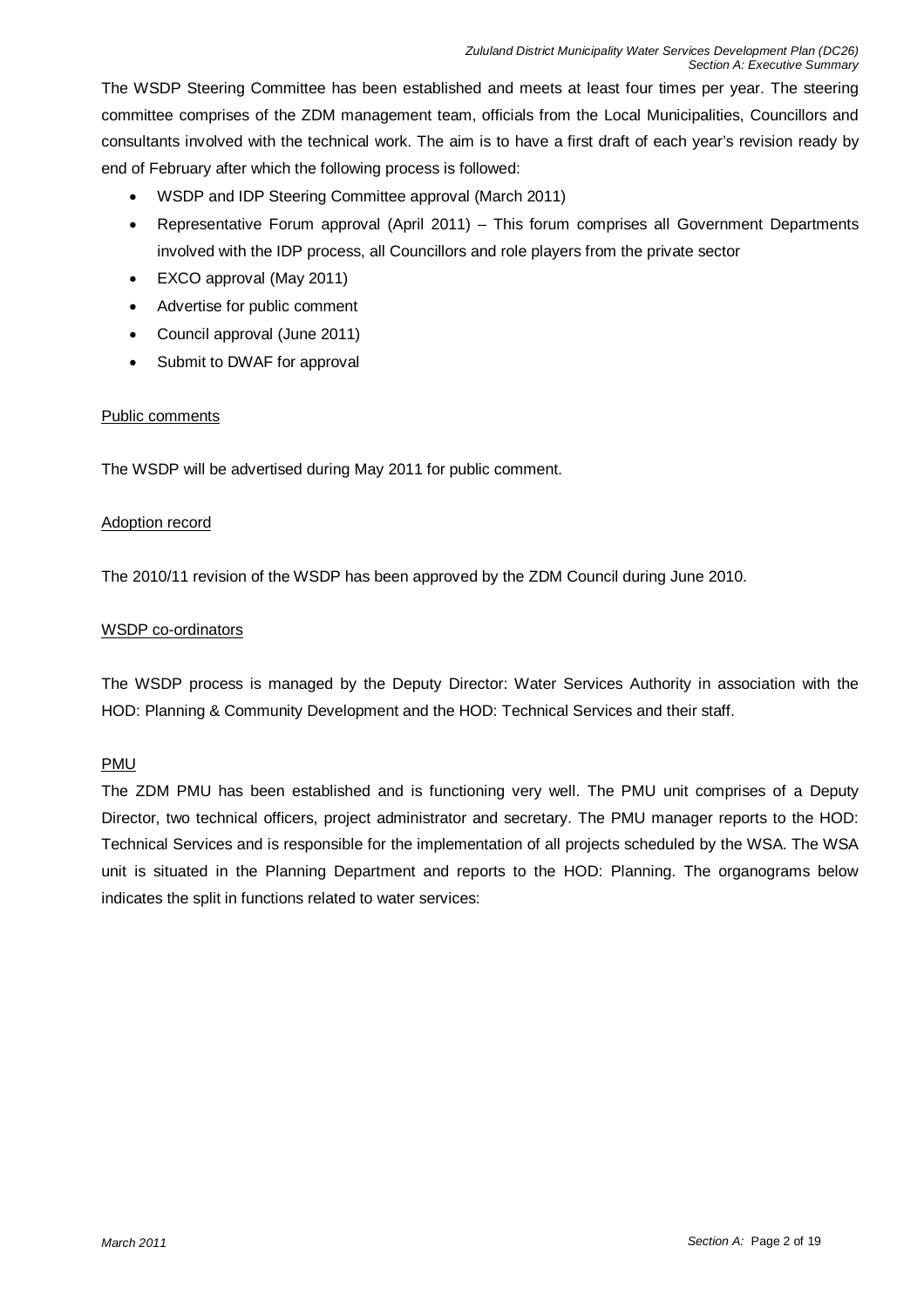

projects up to tender stage & completion and hand over then hand over to PMU to O&M

Water services level policy

ZDM has compiled a Water Services policy and this is available from the ZDM website at www.zululand.org.za. The following levels of service for water and sanitation are available from the municipality:

|                 |                         | <b>Domestic Water Supply</b>               |                          |                  |
|-----------------|-------------------------|--------------------------------------------|--------------------------|------------------|
| <b>Service</b>  | <b>Level of Service</b> | <b>Definition</b>                          | <b>Applicable Tariff</b> | <b>Norms and</b> |
| Level           |                         |                                            | <b>Structure</b>         | <b>Standards</b> |
| <b>Number</b>   |                         |                                            |                          |                  |
| DW1             | Full pressure           | Full pressure unrestricted                 | Stepped block tariff     | Design           |
|                 | conventional            | individual erf/yard connection             |                          | specifications   |
|                 | house connection        |                                            |                          |                  |
| DW <sub>2</sub> | Yard tank (RDP          | Restricted (to 200I per day)               | No charge                | Design           |
|                 | standard)               | individual erf connection with             |                          | specifications   |
|                 |                         | tank in yard                               |                          |                  |
| DW3             | Communal street         | Unrestricted full pressure                 | No charge                | Design           |
|                 | taps (RDP               | standpipe not further than                 |                          | specifications   |
|                 | standards)              | 200m from dwellings (shared                |                          |                  |
|                 |                         | by a number of consumers)                  |                          |                  |
| DW4             | Rudimentary             | Formalised supply:                         | No charge                | Design           |
|                 |                         | Borehole equipped with<br>$\bullet$        |                          | specifications   |
|                 |                         | hand pump<br>Protected spring<br>$\bullet$ |                          |                  |
|                 |                         | Communal standpipe<br>$\bullet$            |                          |                  |
|                 |                         | further than 200m from<br>dwellings        |                          |                  |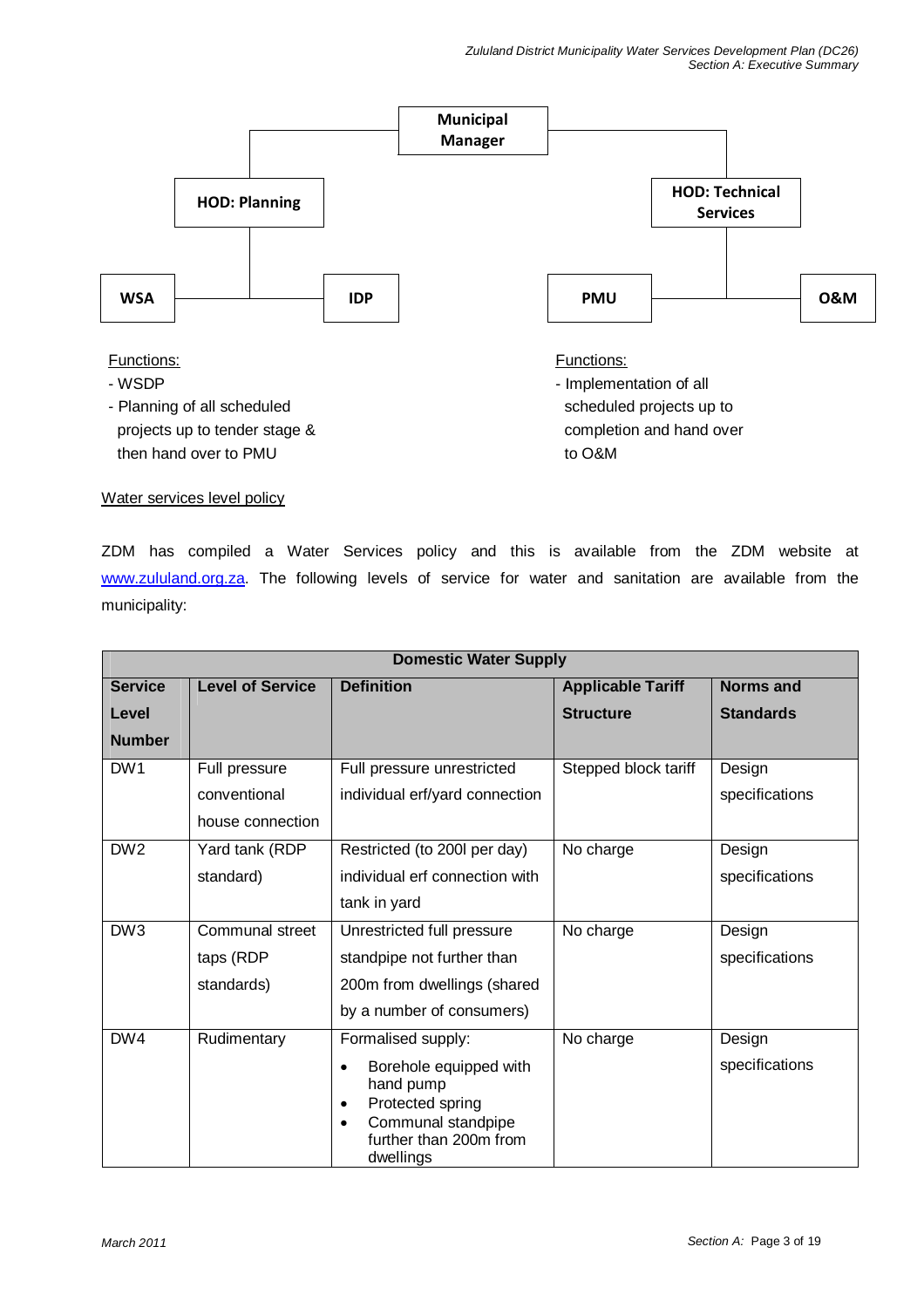|                 |                         | <b>Domestic Sanitation</b>       |                          |                  |
|-----------------|-------------------------|----------------------------------|--------------------------|------------------|
| <b>Service</b>  | <b>Level of Service</b> | <b>Definition</b>                | <b>Applicable Tariff</b> | <b>Norms and</b> |
| Level           |                         |                                  | <b>Structure</b>         | <b>Standards</b> |
| <b>Number</b>   |                         |                                  |                          |                  |
| DS <sub>1</sub> | Water borne             | Unrestricted connection to       | Water consumption        | Design           |
|                 |                         | municipal sewerage system        | based tariff             | specifications   |
|                 |                         |                                  | structure included in    |                  |
|                 |                         |                                  | water tariff             |                  |
| DS <sub>2</sub> | Conservancy tank        | Localised temporary sewage       | Rate per load            | Design           |
|                 |                         | storage facility                 | disposed by              | specifications   |
|                 |                         |                                  | municipality             |                  |
| DS <sub>3</sub> | Septic tanks            | On-site disposal (self           | No charge                | Design           |
|                 |                         | treatment)                       |                          | specifications   |
| DS4             | Ventilated              | Dry pit with sufficient capacity | No charge                | Design           |
|                 | improved pit (VIP)      | on-site disposal based on set    |                          | specifications   |
|                 |                         | standards                        |                          |                  |

## **A.2 Backlogs**

Tables A.2 (a) & (b) below indicate the status in ZDM with regards to water services backlogs in the district.

| <b>LOCAL</b><br><b>MUNICIPALITY</b> | <b>TOTALS</b> | <b>NONE OR</b><br><b>INADEQUATE</b> | <b>RUDIMENTARY</b>                                     | <b>COMMUNAL</b><br><b>STANDPIPES</b> | <b>YARD</b><br><b>CONNECTIONS</b> |
|-------------------------------------|---------------|-------------------------------------|--------------------------------------------------------|--------------------------------------|-----------------------------------|
|                                     |               |                                     | <rdp< th=""><th><b>RDP</b></th><th>&gt;RDP</th></rdp<> | <b>RDP</b>                           | >RDP                              |
| AbaQulusi LM                        | 20 350        | $\Omega$                            | 0                                                      | 0                                    | 20 350                            |
| eDumbe LM                           | 6 1 6 2       | $\mathbf 0$                         | $\Omega$                                               | $\Omega$                             | 6 1 6 2                           |
| Nongoma LM                          | 957           | $\mathbf 0$                         | $\Omega$                                               | 0                                    | 957                               |
| Ulundi LM                           | 6980          | $\mathbf 0$                         | $\Omega$                                               | $\Omega$                             | 6980                              |
| uPhongolo LM                        | 4 1 3 5       | $\Omega$                            | $\Omega$                                               | $\Omega$                             | 4 1 3 5                           |
| Total (urban)                       | 38 584        | $\bf{0}$                            | $\bf{0}$                                               | $\bf{0}$                             | 38 584                            |
| AbaQulusi LM                        | 15719         | 6 3 7 1                             | 2 7 0 3                                                | 264                                  | 6 3 8 1                           |
| eDumbe LM                           | 8849          | 2 1 5 8                             | 1 0 0 3                                                | 1 104                                | 4 5 8 4                           |
| Nongoma LM                          | 33 099        | 11 933                              | 9936                                                   | 8 6 3 6                              | 2 5 9 4                           |
| Ulundi LM                           | 28 3 29       | 5 6 5 8                             | 7464                                                   | 7 5 7 9                              | 7628                              |
| uPhongolo LM                        | 17 963        | 2988                                | 1565                                                   | 1033                                 | 12 377                            |
| <b>Total (rural)</b>                | 103 959       | 29 108                              | 22 671                                                 | 18 616                               | 33 564                            |
| <b>Total (households)</b>           | 142 543       | 29 108                              | 22 671                                                 | 18 616                               | 72 148                            |

|  |  | Table A.2 (a): Access to water (households) |
|--|--|---------------------------------------------|
|  |  |                                             |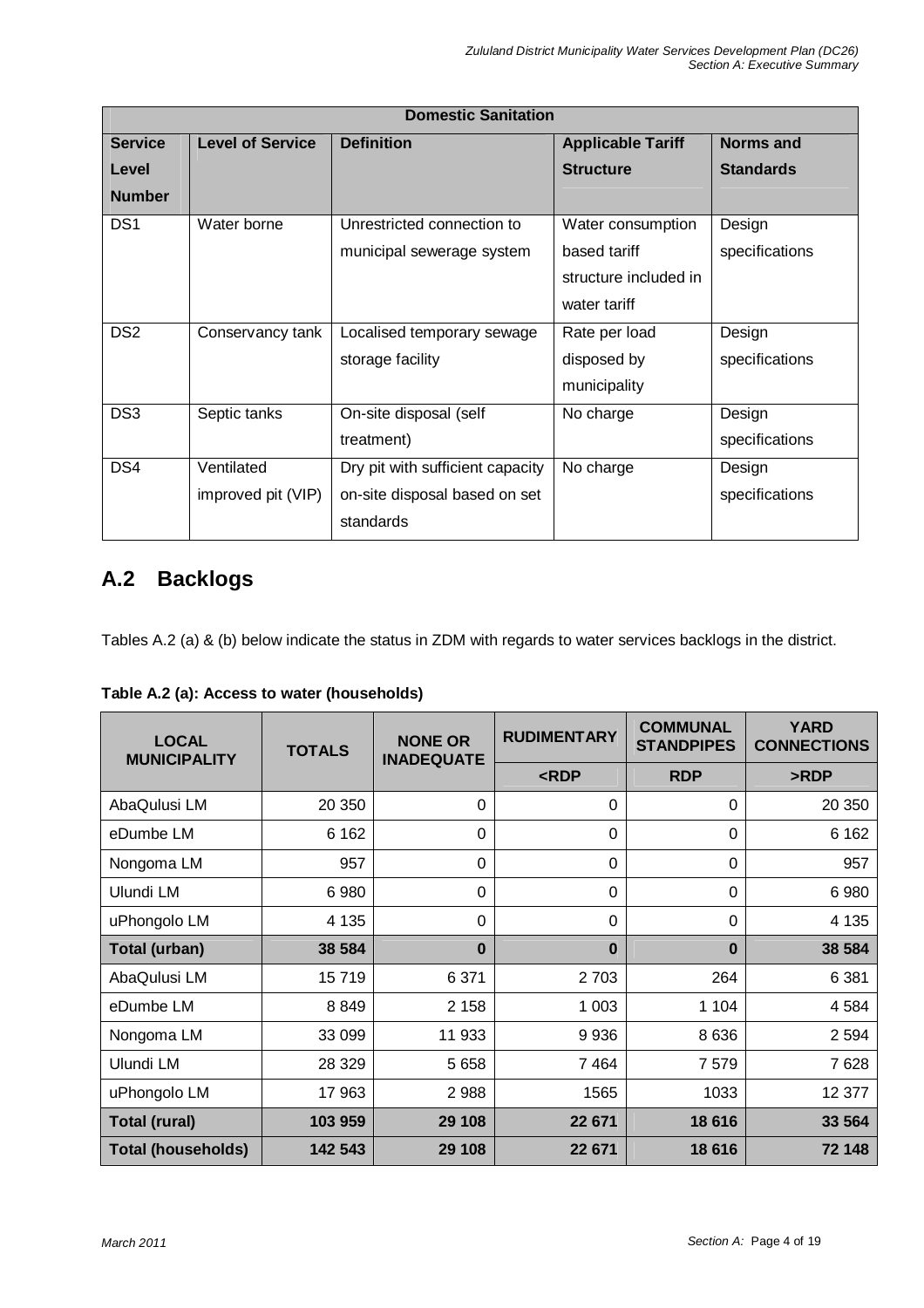| <b>LOCAL</b>              | <b>TOTALS</b> | <b>NONE OR</b>    | <b>VIP</b> | <b>SEPTIC</b><br><b>TANKS</b> | <b>WATERBORNE</b> |
|---------------------------|---------------|-------------------|------------|-------------------------------|-------------------|
| <b>MUNICIPALITY</b>       |               | <b>INADEQUATE</b> | RDP        | <b>RDP</b>                    | >RDP              |
| AbaQulusi LM              | 20 350        | 0                 | 0          | 0                             | 20 350            |
| eDumbe LM                 | 6 1 6 2       | 0                 | 0          | 595                           | 5 5 6 7           |
| Nongoma LM                | 957           | $\mathbf 0$       | 0          | $\overline{0}$                | 957               |
| Ulundi LM                 | 6 9 8 0       | 0                 | $\Omega$   | 0                             | 6980              |
| uPhongolo LM              | 4 1 3 5       | 0                 | 0          | 0                             | 4 1 3 5           |
| Total (urban)             | 38 584        | $\bf{0}$          | $\bf{0}$   | 595                           | 37 989            |
| AbaQulusi LM              | 15719         | 11 101            | 4581       | 37                            | 0                 |
| eDumbe LM                 | 8849          | 962               | 7743       | 144                           | 0                 |
| Nongoma LM                | 33 099        | 25 746            | 7 3 5 3    | $\Omega$                      | 0                 |
| Ulundi LM                 | 28 3 29       | 20 097            | 8 1 9 0    | 42                            | 0                 |
| uPhongolo LM              | 17 963        | 5953              | 11 684     | 326                           | $\overline{0}$    |
| <b>Total (rural)</b>      | 103 959       | 63 859            | 39 551     | 549                           | $\bf{0}$          |
| <b>Total (households)</b> | 142 543       | 63 859            | 39 551     | 1 1 4 4                       | 37989             |

#### **Table A.2 (b): Access to sanitation**

## **Table A.2 (c): Percentage backlogs (water & sanitation)**

| <b>WATER</b>         | <b>TOTAL</b><br><b>HOUSEHOLDS</b> | <b>BACKLOGS</b> | $\%$<br><b>BACKLOGS</b> | % OF TOTAL<br><b>BACKLOGS</b> |
|----------------------|-----------------------------------|-----------------|-------------------------|-------------------------------|
| AbaQulusi LM         | 36 069                            | 9 0 7 4         | 25.2%                   | 17.5%                         |
| eDumbe LM            | 15 011                            | 3 1 6 1         | 21.1%                   | 6.1%                          |
| Nongoma LM           | 34 056                            | 21 869          | 64.2%                   | 42.2%                         |
| Ulundi LM            | 35 309                            | 13 122          | 37.2%                   | 25.3%                         |
| uPhongolo LM         | 22 098                            | 4 5 5 3         | 20.6%                   | 8.8%                          |
| <b>Total (urban)</b> | 142 543                           | 51 779          | 36.3%                   | 100.0%                        |
|                      |                                   |                 |                         |                               |
| <b>SANITATION</b>    | <b>TOTAL</b><br><b>HOUSEHOLDS</b> | <b>BACKLOGS</b> | $\%$<br><b>BACKLOGS</b> | % OF TOTAL<br><b>BACKLOGS</b> |
| AbaQulusi LM         | 36 069                            | 11 101          | 30.8%                   | 17.4%                         |
| eDumbe LM            | 15 011                            | 962             | 6.4%                    | 1.5%                          |
| Nongoma LM           | 34 056                            | 25 746          | 75.6%                   | 40.3%                         |
| Ulundi LM            | 35 309                            | 20 097          | 56.9%                   | 31.5%                         |
| uPhongolo LM         | 22 098                            | 5953            | 26.9%                   | 9.3%                          |
| <b>Total (rural)</b> | 142 543                           | 63 859          | 44.8%                   | 100.0%                        |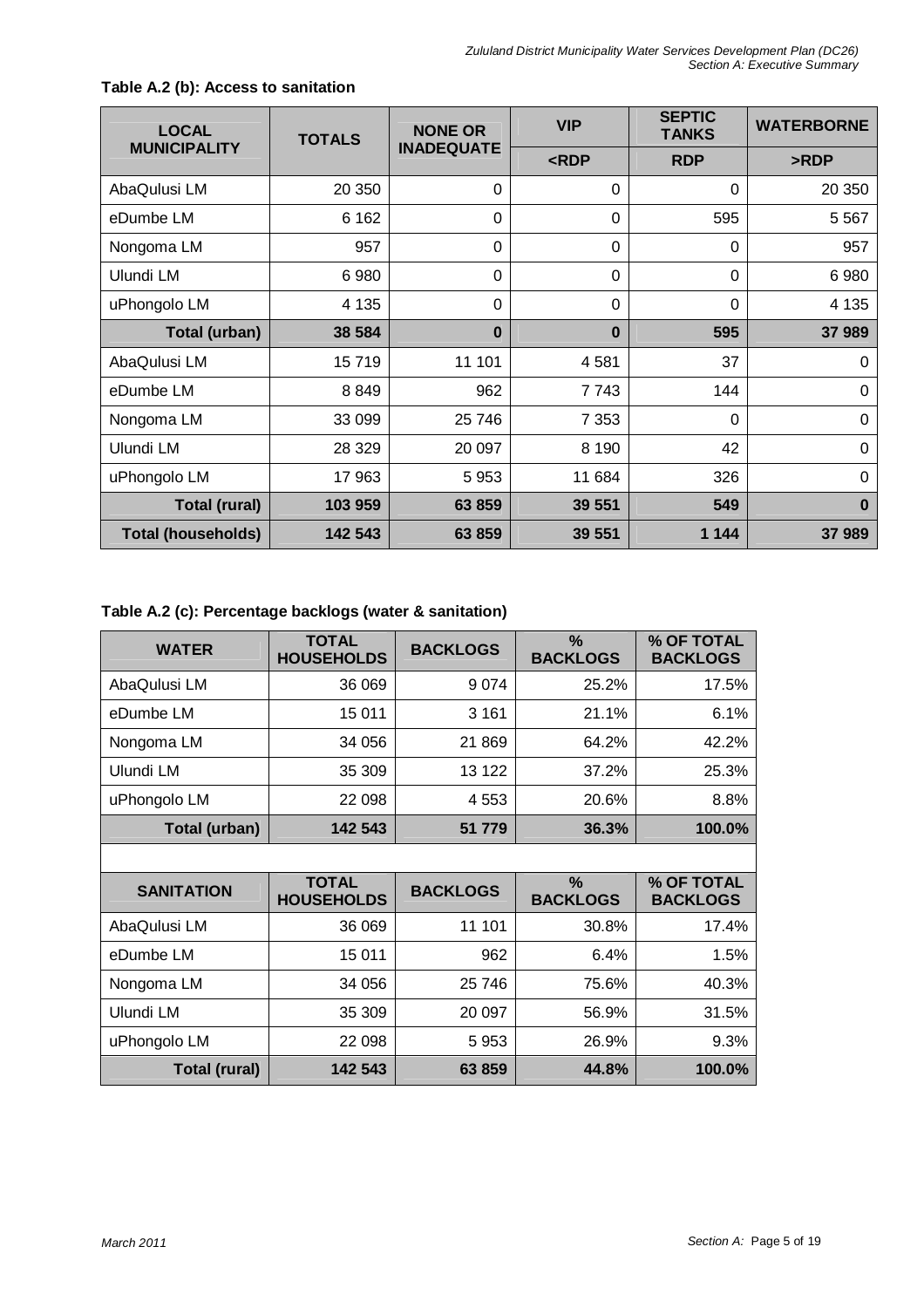## **A.3 Summary of content**

The key information contained in the WSDP is listed below for ease of reference. More detail can be obtained by referring to the respective chapters in the document:

## **Chapter 1: Socio Economic Profile**

The current consumer profile of the district is indicated in Table A.3 (a) below:

| Table A.3 (a): Current consumer profile (units) |  |
|-------------------------------------------------|--|
|-------------------------------------------------|--|

| <b>LOCAL</b><br><b>MUNICIPALITIES</b> | <b>DOMESTIC</b> | <b>INDUSTRIAL/</b><br><b>BUSINESS</b> | <b>FARM</b><br><b>HOUSES</b> | <b>TOTAL</b> |
|---------------------------------------|-----------------|---------------------------------------|------------------------------|--------------|
| AbaQulusi                             | 20 193          | 157                                   | $\Omega$                     | 20 350       |
| eDumbe                                | 6 108           | 54                                    | 0                            | 6 1 6 2      |
| Nongoma                               | 735             | 222                                   | $\Omega$                     | 957          |
| Ulundi                                | 6691            | 289                                   | $\Omega$                     | 6980         |
| uPhongolo                             | 3 9 0 3         | 232                                   | $\Omega$                     | 4 1 3 5      |
| Total (urban)                         | 37 630          | 954                                   | $\bf{0}$                     | 38 584       |
| AbaQulusi                             | 15 681          | 1                                     | 37                           | 15719        |
| eDumbe                                | 8705            | 0                                     | 144                          | 8849         |
| Nongoma                               | 33 098          | $\Omega$                              | 1                            | 33 099       |
| Ulundi                                | 28 2 8 5        | 2                                     | 42                           | 28 3 29      |
| uPhongolo                             | 17637           | $\Omega$                              | 326                          | 17 963       |
| <b>Total (rural)</b>                  | 103 406         | 3                                     | 550                          | 103 959      |
| <b>Total</b>                          | 141 036         | 957                                   | 550                          | 142 543      |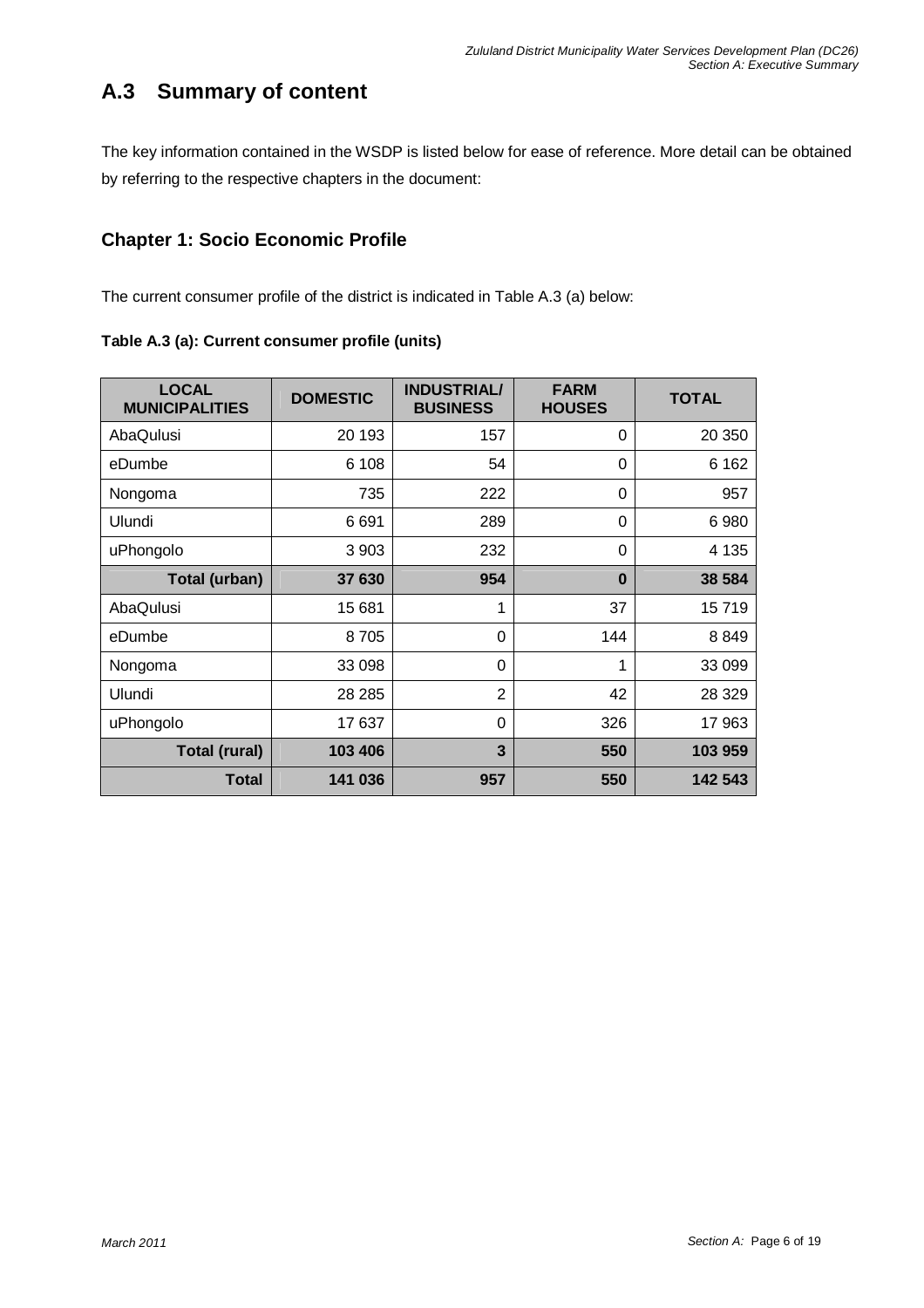## **Chapter 2: Service Level Profile**

The current levels of access to water services in the district are indicated below:

| <b>LOCAL</b><br><b>MUNICIPALITY</b> | <b>TOTALS</b> | <b>NONE OR</b><br><b>INADEQUATE</b> | <b>RUDIMENTARY</b> | <b>COMMUNAL</b><br><b>STANDPIPES</b> | <b>YARD</b><br><b>CONNECTIONS</b> |
|-------------------------------------|---------------|-------------------------------------|--------------------|--------------------------------------|-----------------------------------|
|                                     |               |                                     | RDP                | <b>RDP</b>                           | >RDP                              |
| AbaQulusi LM                        | 20 350        | $\Omega$                            | $\Omega$           | $\Omega$                             | 20 350                            |
| eDumbe LM                           | 6 1 6 2       | 0                                   | 0                  | $\Omega$                             | 6 1 6 2                           |
| Nongoma LM                          | 957           | 0                                   | $\Omega$           | $\Omega$                             | 957                               |
| Ulundi LM                           | 6980          | 0                                   | 0                  | $\Omega$                             | 6980                              |
| uPhongolo LM                        | 4 1 3 5       | $\Omega$                            | $\Omega$           | $\Omega$                             | 4 1 3 5                           |
| Total (urban)                       | 38 584        | $\bf{0}$                            | $\bf{0}$           | $\bf{0}$                             | 38 584                            |
| AbaQulusi LM                        | 15719         | 6 3 7 1                             | 2 7 0 3            | 264                                  | 6 3 8 1                           |
| eDumbe LM                           | 8849          | 2 1 5 8                             | 1 0 0 3            | 1 1 0 4                              | 4 5 8 4                           |
| Nongoma LM                          | 33 099        | 11 933                              | 9936               | 8 6 3 6                              | 2 5 9 4                           |
| Ulundi LM                           | 28 3 29       | 5 6 5 8                             | 7464               | 7579                                 | 7628                              |
| uPhongolo LM                        | 17 963        | 2988                                | 1565               | 1033                                 | 12 377                            |
| <b>Total (rural)</b>                | 103 959       | 29 108                              | 22 671             | 18 616                               | 33 564                            |
| <b>Total (households)</b>           | 142 543       | 29 108                              | 22 671             | 18 616                               | 72 148                            |

**Table A.3 (b): Residential consumers: access to water** 

| Table A.3 (c): Residential consumers: access to sanitation |
|------------------------------------------------------------|
|------------------------------------------------------------|

| <b>LOCAL</b>              | <b>TOTALS</b> | <b>NONE OR</b>    | <b>VIP</b> | <b>SEPTIC</b><br><b>TANKS</b> | <b>WATERBORNE</b> |  |
|---------------------------|---------------|-------------------|------------|-------------------------------|-------------------|--|
| <b>MUNICIPALITY</b>       |               | <b>INADEQUATE</b> | RDP        | <b>RDP</b>                    | >RDP              |  |
| AbaQulusi LM              | 20 350        | 0                 | $\Omega$   | 0                             | 20 350            |  |
| eDumbe LM                 | 6 1 6 2       | 0                 | $\Omega$   | 595                           | 5 5 6 7           |  |
| Nongoma LM                | 957           | 0                 | $\Omega$   | $\Omega$                      | 957               |  |
| Ulundi LM                 | 6 9 8 0       | 0                 | $\Omega$   | $\Omega$                      | 6980              |  |
| uPhongolo LM              | 4 1 3 5       | 0                 | $\Omega$   | $\Omega$                      | 4 1 3 5           |  |
| Total (urban)             | 38 584        | $\bf{0}$          | $\bf{0}$   | 595                           | 37 989            |  |
| AbaQulusi LM              | 15719         | 11 101            | 4581       | 37                            | 0                 |  |
| eDumbe LM                 | 8849          | 962               | 7 743      | 144                           | 0                 |  |
| Nongoma LM                | 33 099        | 25 746            | 7 3 5 3    | $\Omega$                      | $\Omega$          |  |
| Ulundi LM                 | 28 3 29       | 20 097            | 8 1 9 0    | 42                            | $\Omega$          |  |
| uPhongolo LM              | 17 963        | 5953              | 11 684     | 326                           | $\Omega$          |  |
| <b>Total (rural)</b>      | 103 959       | 63 859            | 39 551     | 549                           | $\bf{0}$          |  |
| <b>Total (households)</b> | 142 543       | 63 859            | 39 551     | 1 1 4 4                       | 37 989            |  |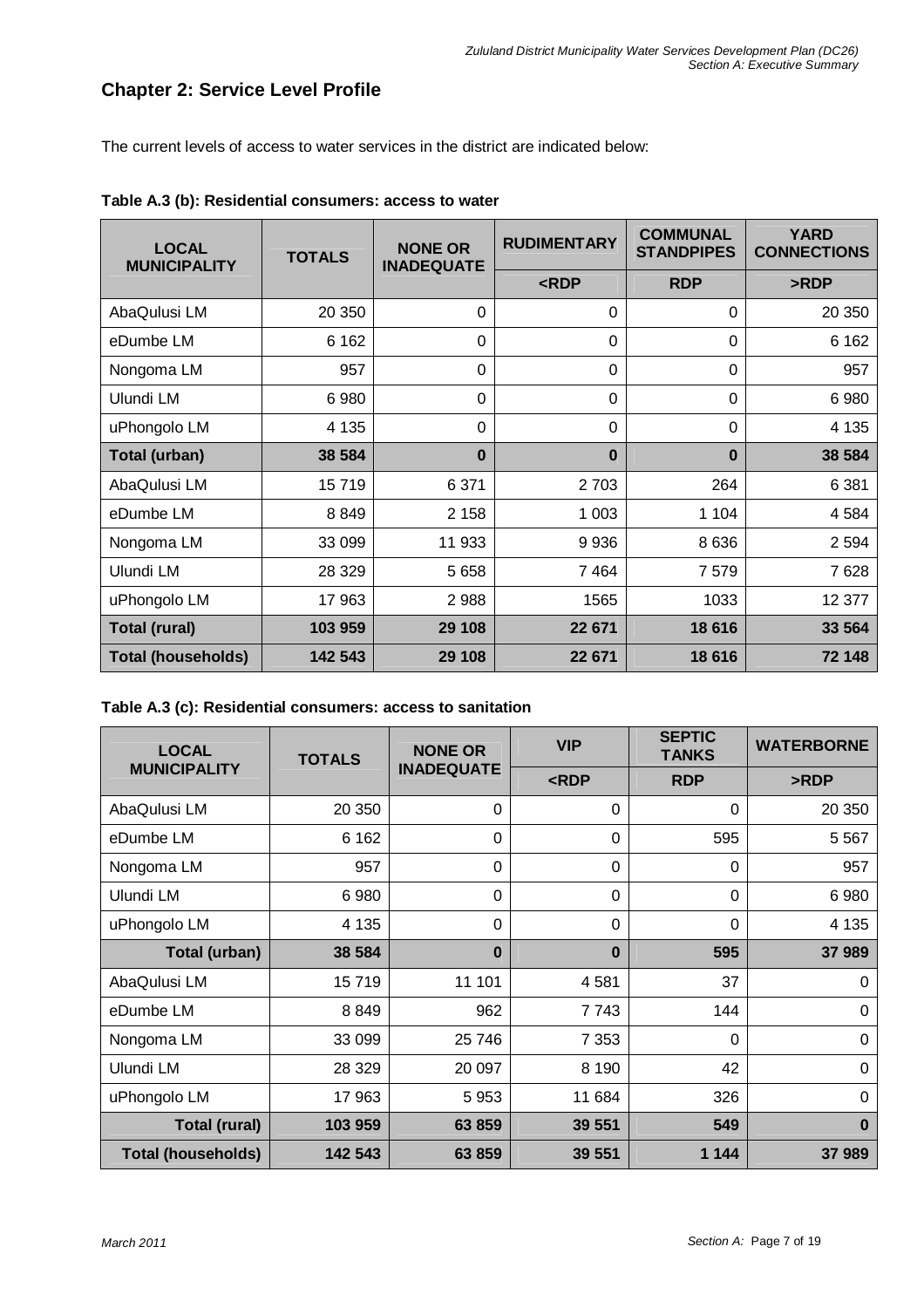## **Chapter 3: Water Resource Profile**

The ZDM falls within the Mfolozi (W2), Mkuze (W3) and Pongola (W4) secondary catchments of the Usuthu/Mhlathuze Water Management Area (WMA)<sup>1</sup>. The aerial extent of the ZDM occupies approximately 22% of this WMA. . The total available water and requirements as at year 2000, based on a 98% assurance of supply within these sub-areas, is summarised in Table A.3 (d). It is evident that apart from the Pongola catchments, water from these sub-areas is currently over-utilised and a deficit is created. However, according to Basson and Rossouw<sup>2</sup>, this deficit is a result of the provision made for future implementation of the Reserve. The Reserve is a legislated requirement of the amount of water required to satisfy the ecological needs of a river system (provisionally estimated at 20%) as well as the basic human needs (that have been established as 25 litres per person per day).

#### **Table A.3 (d): Water balance - summary of the water available and required within Zululand District Municipality for the year 2000 (Million m<sup>3</sup> (k**ℓ**) per annum).**

|              |                          |                             | <b>Mfolozi</b> | <b>Mkuze</b> | Pongola     | <b>Total</b>   |
|--------------|--------------------------|-----------------------------|----------------|--------------|-------------|----------------|
|              | Natural resource         | surface water               | 36             | 15           | 616         | 667            |
|              |                          | groundwater                 | 5              | 12           | 8           | 25             |
|              |                          | Irrigation                  |                | 6            | 21          | 32             |
| Available    | Usable return flow       | Urban                       |                | 0            |             | 4              |
| water        |                          | Mining & bulk               |                | 0            |             |                |
|              | Total local yield*       |                             | 51             | 33           | 645         | 729            |
|              | Transfers in             |                             |                | 30           |             | 30             |
|              |                          | <b>Total available</b>      | 51             | 63           | 645         | 759            |
|              |                          | Irrigation                  | 51             | 61           | 213         | 325            |
|              |                          | Urban**                     | 12             |              |             | 14             |
|              | Consumer groups          | Rural**                     | 11             | 10           | 61          | 27             |
| Water        |                          | Mining & bulk industrial*** |                | 0            |             | 5 <sub>l</sub> |
| requirements |                          | Afforestation****           |                | 6            | 34          | 42             |
|              | Total local requirements |                             | 80             | 78           | 255         | 413            |
|              | Transfers out            |                             | 18             | 0            | 30          | 48             |
|              |                          | <b>Total used</b>           | 98             | 78           | <b>2851</b> | 461            |
|              | <b>Balance</b>           |                             | -47            | $-15$        | 360         | 298            |

Source: Basson and Rossouw (2003).

\*Includes allowance for impacts of the ecological component of the Reserve, river losses, alien vegetation, rain-fed agriculture and urban run-off on yield.

\*\*Includes allowance for basic human needs component of the Reserve (25  $\ell$ /c/d). \*\*\*Mining and bulk industrial water uses that are not part of the urban system.

\*\*\*\*Afforestation quantities refer to the impact on yield only.

a catchment management agency (CMA) for the regulation and control of water use in the WMA.

 $^2$  Op cit 2 at 23.

l <sup>1</sup> The Usuthu/Mhlathuze WMA is one of 19 areas defined across South Africa in terms of the National Water Act, 1998 (Act 36 of 1998). These WMAs have been defined to improve water resource management within South Africa. With time, each of the WMAs will establish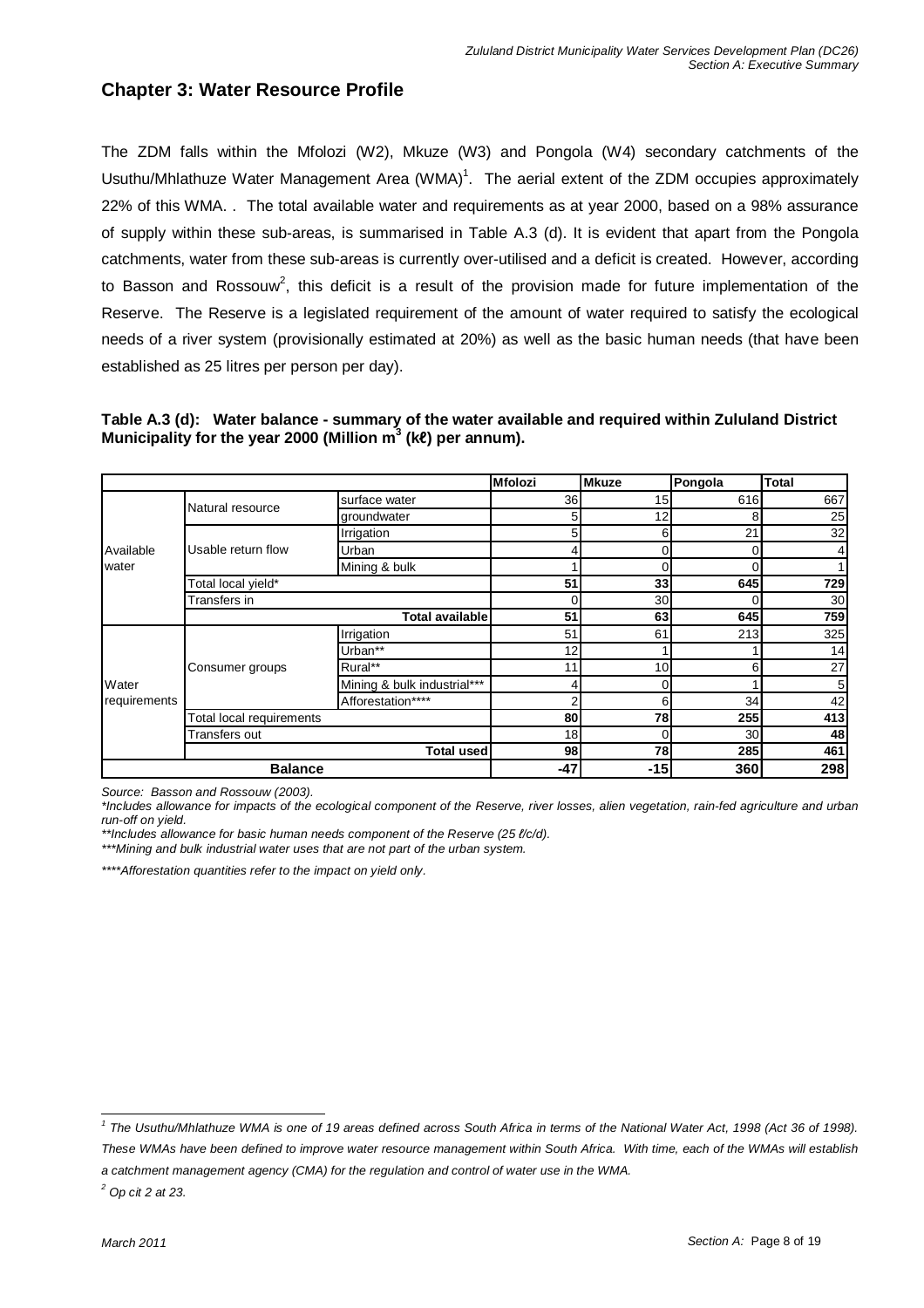## **Chapter 4: Water Conservation/ Demand Management**

ZDM has embarked on an extensive Unaccounted for Water programme (UAW), aimed at understanding the usage of water in the district and to provide guidance to future demand management and waterloss interventions. Specific interventions will be launched at individual schemes to address water losses through:

- Pressure management
- Leak repair programmes
- Meter repair & replacement programmes
- Internal plumbing leaks
- Consumer end-use demand management initiatives

The water demand strategy will focus on a number of ways to ensure the reduction of water demand by consumers, for example:

- Influencing the behaviour of consumers
	- o School and public educational and awareness programmes aimed at promoting effective usage of water (brochures, advertising, newsletters, demonstrations, exhibits, informative billing, etc)
	- o Water services tariff that promotes efficient water usage
	- o Any other "win-win" initiatives that could influence consumers positively
- Specific targeted projects like;
	- o Repair plumbing leaks inside properties
	- o Installation of water flow control devices, etc.

## **Chapter 5: Water Services Infrastructure Profile**

ZDM has done extensive work on the development of a database that will serve as an asset register, but also to be used as the basis for the development of an asset management system and to capture asset related information electronically for ongoing use. The system has been named 'MANZI' and access can be gained on the ZDM website at www.zululand.org.za once the user has been issued with a username and password.

Table A.3 (e) below provides a brief overview of the schemes in the district that have been captured on the MANZI system and a summary of the infrastructure under consideration, as well as a rough estimate of the value of assets. These figures will be refined over time once the asset management system has been rolled out.

| <b>SUMMARY DATA</b> | LOS                  | <b>TOTAL</b> |
|---------------------|----------------------|--------------|
|                     | Above RDP - Urban    | 14           |
| Number of Schemes   | Above RDP - Rural    | 45           |
|                     | <b>RDP</b>           | 85           |
|                     | Rudimentary          | 135          |
|                     | <b>TOTAL SCHEMES</b> | 279          |

|  |  |  |  | Table A.3 (e): Summary of schemes in the district |  |  |  |
|--|--|--|--|---------------------------------------------------|--|--|--|
|--|--|--|--|---------------------------------------------------|--|--|--|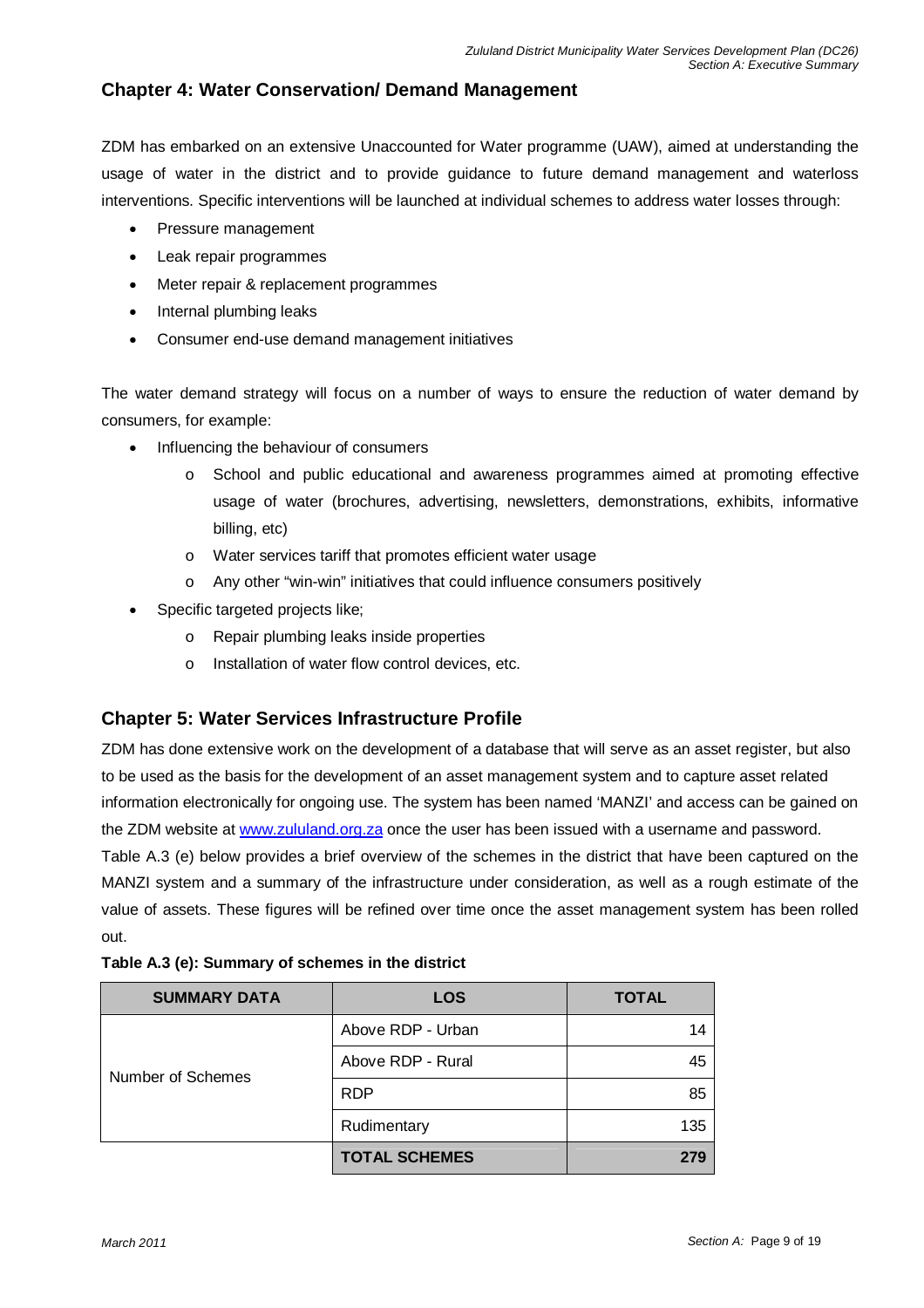Table A.3 (f) below shows examples of infrastructure data that is currently available on the GIS system and MANZI. Although many gaps still exist in the infrastructure information ZDM is working on getting all information gaps systematically updated.

| <b>GROUP</b>             | <b>COMPONENTS</b>                | <b>TOTAL</b>  |
|--------------------------|----------------------------------|---------------|
|                          | <b>Bulk</b>                      | 905.6 km      |
| <b>Pipelines</b>         | Reticulation                     | 4,205.7 km    |
|                          | <b>Bulk Metering Points</b>      | 58            |
|                          | <b>Meters</b>                    | 548           |
|                          | Hand pumps                       | 18            |
|                          | Pumps                            | 118           |
|                          | <b>Pump Stations</b>             | 72            |
|                          | Valves                           | 7944          |
|                          | <b>Electrical Connections</b>    | 85            |
| Installations            | Abstractions / Sources           | 468           |
|                          | <b>JoJo Tanks</b>                | 172           |
|                          | Storage Reservoirs               | 644           |
|                          | <b>Treatment Plants/Packages</b> | 51            |
|                          | <b>Communal Standpipes</b>       | 4 1 5 5       |
|                          | <b>Break-Pressure Tanks</b>      | 169           |
|                          | <b>Yard Connections</b>          | 21 198        |
|                          | <b>Water Offices</b>             | 35            |
|                          | Civil                            | R 176 869 818 |
| <b>Replacement Value</b> | Mechanical                       | R 51 655 500  |
|                          | Electrical                       | R 20 449 000  |
|                          | Telemetry                        | R 1 090 000   |

**Table A.3 (f): Summary of infrastructure components available on MANZI system** 

## **Chapter 6: Water Balance**

A first order water balance is presented in Chapter 6 from available data at the time.

## **Chapter 7: Water Services Institutional Arrangements**

The ZDM Section 78 investigation process was completed in 2007 and the conclusion was that a single Water Services Provider for the entire district (internal department within ZDM) is the preferred water services provision arrangement for the future and that this be implemented progressively. Certain specialised functions were also listed that should rather be contracted out to private business, although still being part of the overall WSP structure. These are services that require skilled personnel that are expensive and difficult to source and that are more cost effective to contract in rather than source in-house, for example electrical/mechanical artisans, certain maintenance functions, etc. The detailed outcome of the Section 78 investigation process is captured in Chapter 7 herewith.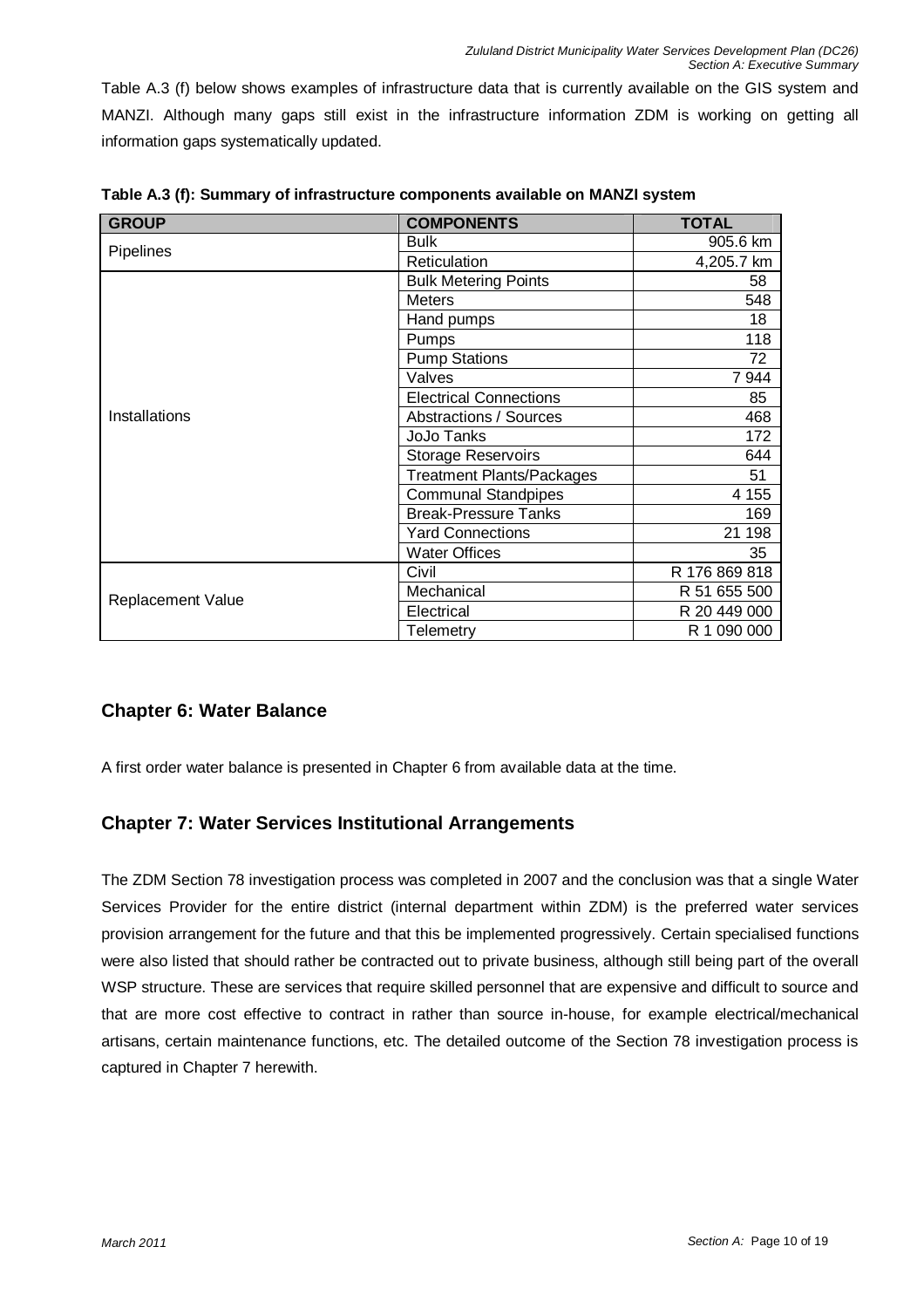## **Chapter 8: Customer Services Profile**

The provision of high quality water services to consumers involves good water quality and the reliability of water services. This chapter covers interventions implemented or planned by ZDM to address the above mentioned issues. A customer care charter is being drafted that will be the "contract" with the consumer and will also list the consumer's responsibilities in this regard. Work has been done on the drafting of a customer care strategy and the following key focus areas have been identified:

- To know your customers (complete customer database)
- To develop proper mechanisms for effective two way communication with customers
- To provide affordable, high quality services that are accessible to all
- To empower your consumers through education
- To develop a customer focused organisation
- To develop a customer charter and honour the agreement with the customer
- To accelerate the implementation of appropriate service provision structures

## **Chapter 9: Financial Profile**

This chapter deals with two financial issues related to water services infrastructure, namely:

- New capital projects
- Operations and maintenance (O&M) of existing infrastructure

The details are contained in Chapter 9 but can be summarised in Tables A.3 (g), (h) & (i) below: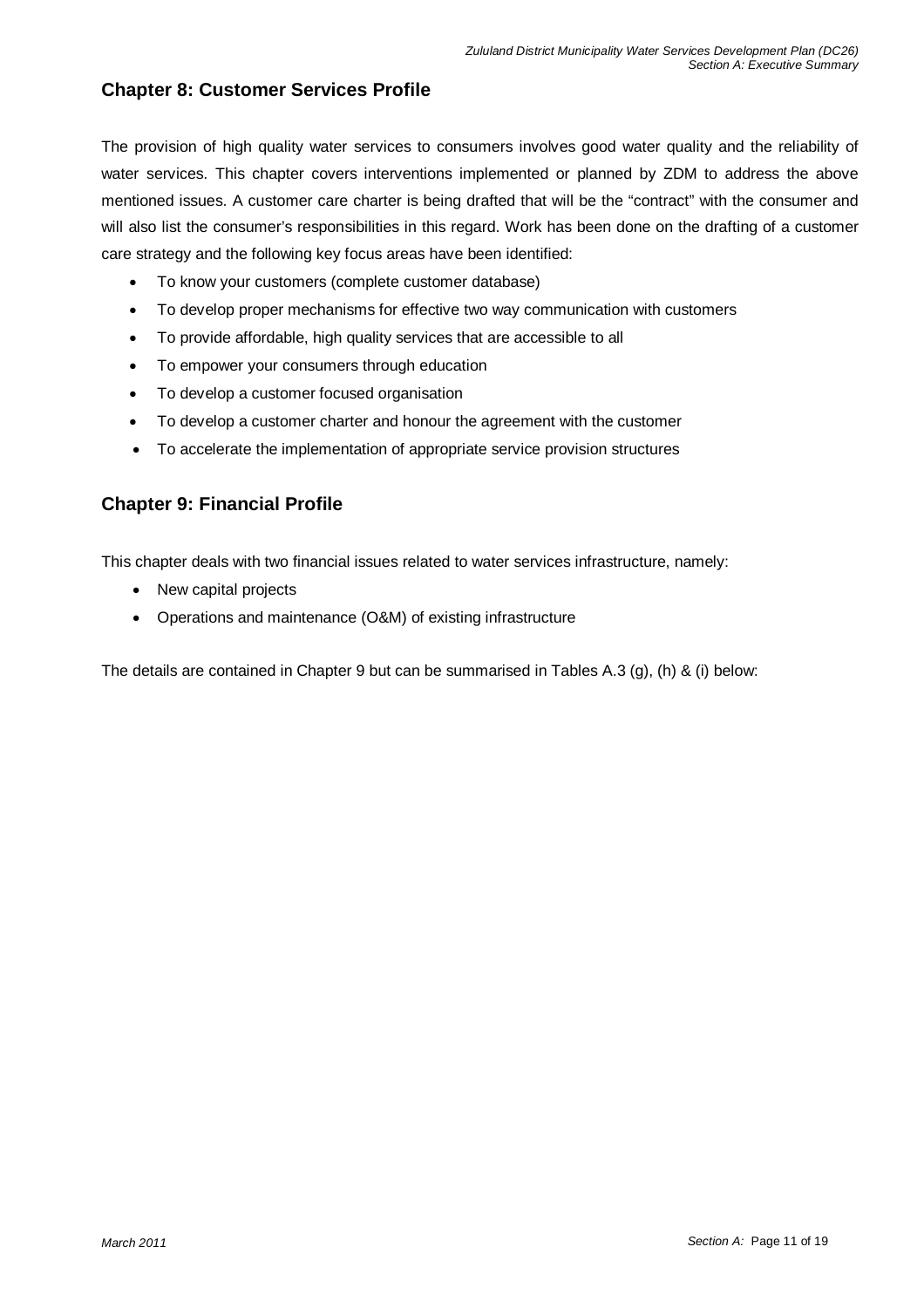#### **Table A.3 (g): Capital requirements: water**

| <b>WATER</b>                            | <b>CAPITAL</b><br><b>REQUIREMENTS</b> | 2011/12           | 2012/13           | 2013/14           | 2014/15          | 2015/2016        | >2015              |
|-----------------------------------------|---------------------------------------|-------------------|-------------------|-------------------|------------------|------------------|--------------------|
| Regional bulk                           | 678 153 890<br>R 1                    | 152 723 894<br>R  | 187 568 283<br>R. | 132 923 056<br>R  | R<br>205 808 112 | R<br>92 639 942  | 906 490 603<br>R.  |
| Secondary bulk                          | 264 661 100<br>R 1                    | R<br>48 539 366   | R.<br>56 784 557  | 110 904 824<br>R  | R<br>44 400 348  | R<br>161 239 378 | 842 792 627<br>R.  |
| <b>Reticulation</b>                     | 149 007 580<br>R.                     | 12 193 740<br>R   | 13 355 600<br>R.  | R<br>13 880 560   | 7 499 980<br>R   | R<br>3 829 120   | 98 248 580<br>R.   |
| Total capital (new)                     | R 3 091 822 570                       | 213 457 000<br>R. | 257 708 440<br>R. | 257 708 440<br>R. | R<br>257 708 440 | 257 708 440<br>R | 847 531 810<br>R 1 |
| Regional bulk                           | tbd                                   | tbd               | tbd               | tbd               | tbd              | tbd              | tbd                |
| Secondary bulk                          | tbd                                   | tbd               | tbd               | tbd               | tbd              | tbd              | tbd                |
| <b>Reticulation</b>                     | tbd                                   | tbd               | tbd               | tbd               | tbd              | tbd              | tbd                |
| <b>Total capital</b><br>(refurbishment) | tbd                                   | tbd               | tbd               | tbd               | tbd              | tbd              | tbd                |
| <b>Total capital</b>                    | R 3 091 822 570                       | 213 457 000<br>R. | 257 708 440<br>R. | 257 708 440<br>R. | 257 708 440<br>R | R<br>257 708 440 | R 1847 531 810     |

#### **Table A.3 (h): Capital requirements: sanitation**

| <b>SANITATION</b>                       |              | <b>CAPITAL</b><br><b>REQUIREMENTS</b> |    | 2011/12                  |    | 2012/13    |    | 2013/14               |   | 2014/15                  |              | 2015/2016                |    | >2015       |  |
|-----------------------------------------|--------------|---------------------------------------|----|--------------------------|----|------------|----|-----------------------|---|--------------------------|--------------|--------------------------|----|-------------|--|
| <b>Bulk infrastructure</b>              | R            | $\overline{\phantom{0}}$              | R  | $\overline{\phantom{0}}$ | R  | ٠          | R  | $\tilde{\phantom{a}}$ | R | $\overline{\phantom{a}}$ | R            |                          | R  |             |  |
| Reticulation                            | $\mathsf{R}$ | ۰                                     | R  | $\overline{\phantom{0}}$ | R  | ٠          | R  | $\tilde{\phantom{a}}$ | R | ٠                        | R            | $\overline{\phantom{a}}$ | R  |             |  |
| <b>VIP</b> toilets                      | R            | 381 754 000                           | R  | 45 420 000               | R  | 55 226 400 | R  | 55 226 400            | R | 55 226 400               | $\mathsf{R}$ | 55 226 400               | R  | 115 428 400 |  |
| <b>Total capital (new)</b>              | R.           | 754 000<br>381                        | R. | 45 420 000               | R. | 55 226 400 | R. | 55 226 400            | R | 55 226 400               | R            | 55 226 400               | R. | 115 428 400 |  |
| <b>Bulk infrastructure</b>              |              | tbd                                   |    | tbd                      |    | tbd        |    | tbd                   |   | tbd                      |              | tbd                      |    | tbd         |  |
| Reticulation                            |              | tbd                                   |    | tbd                      |    | tbd        |    | tbd                   |   | tbd                      |              | tbd                      |    | tbd         |  |
| VIP toilets                             |              | tbd                                   |    | tbd                      |    | tbd        |    | tbd                   |   | tbd                      |              | tbd                      |    | tbd         |  |
| <b>Total capital</b><br>(refurbishment) |              | tbd                                   |    | tbd                      |    | tbd        |    | tbd                   |   | tbd                      |              | tbd                      |    | tbd         |  |
| <b>Total capital</b>                    | R.           | 381 754 000                           | R. | 45 420 000               | R. | 55 226 400 | R. | 55 226 400            | R | 55 226 400               | R            | 55 226 400               | R. | 115 428 400 |  |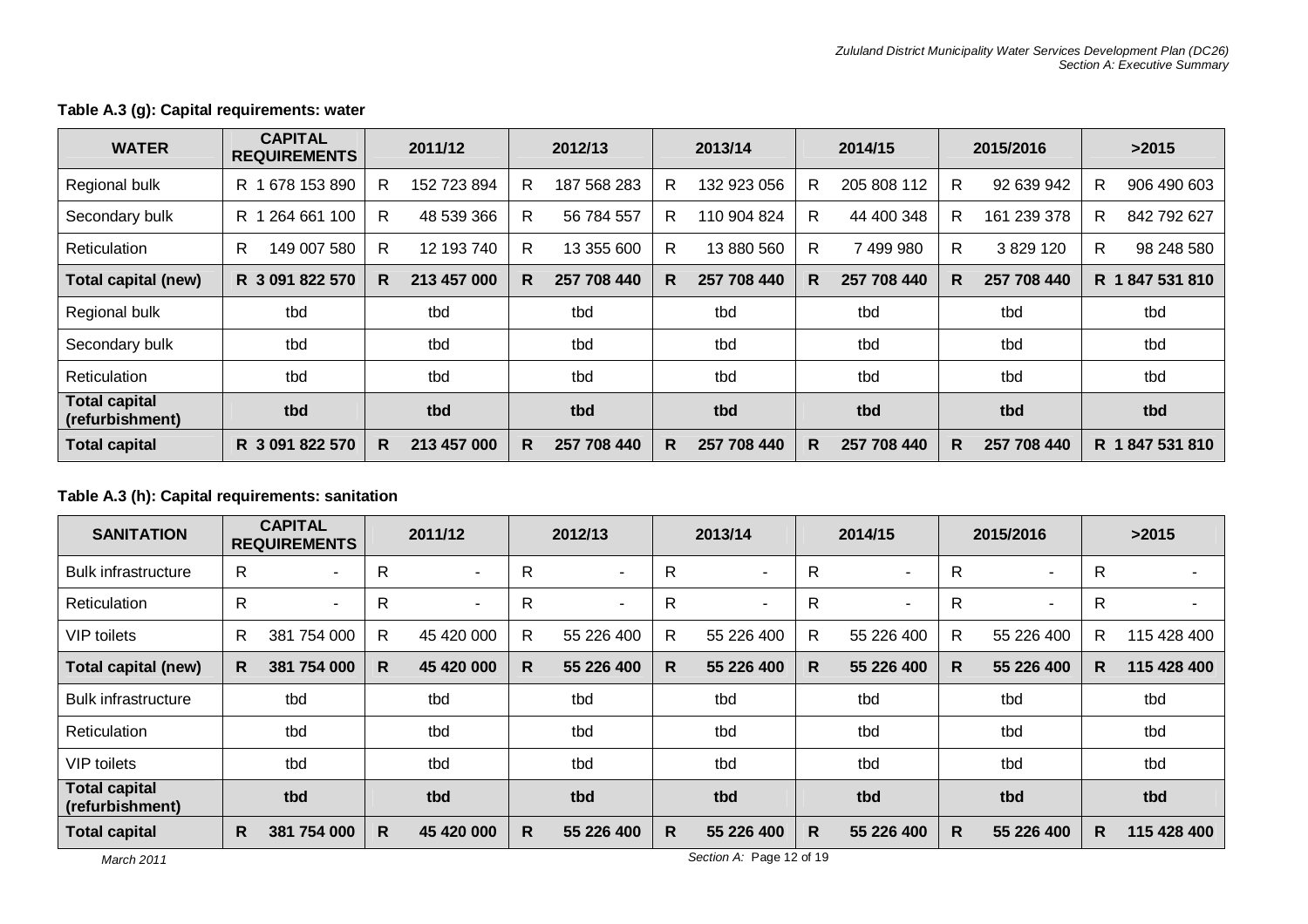| <b>WATER</b>             | <b>FUNDING</b>                | 2011/12          | 2012/13           | 2013/14           | 2014/15           | 2015/16          | >2016   |
|--------------------------|-------------------------------|------------------|-------------------|-------------------|-------------------|------------------|---------|
| <b>MIG</b>               | 065 302 400<br>R 1            | 181 680 000<br>R | 220 905 600<br>R. | 220 905 600<br>R. | 220 905 600<br>R. | 220 905 600<br>R | unknown |
| <b>DWAF</b>              | 134 000 000<br>R.             | R<br>61 300 000  | R<br>72 700 000   |                   |                   |                  | unknown |
| Housing                  | R<br>$\sim$                   |                  |                   |                   |                   |                  | unknown |
| Other grant funding      | R<br>$\overline{\phantom{a}}$ |                  |                   |                   |                   |                  | unknown |
| Loans                    | R<br>$\overline{\phantom{a}}$ |                  |                   |                   |                   |                  | unknown |
| <b>Confirmed funding</b> | R 1 199 302 400               | 242 980 000<br>R | 293 605 600<br>R. | 220 905 600<br>R. | 220 905 600<br>R. | R<br>220 905 600 |         |
| Capital requirements     | R 3 124 046 225               |                  |                   |                   |                   |                  |         |
| <b>Shortfall</b>         | R -1 924 743 825              |                  |                   |                   |                   |                  |         |

#### **Table A.3 (i): Sources of Capital Income: Water**

#### **Table A.3 (j): Sources of Capital Income: Sanitation**

| <b>SANITATION</b>    |    | <b>FUNDING</b>           |    | 2011/12    |   | 2012/13    |   | 2013/14    |    | 2014/15    |   | 2015/16    | >2016   |
|----------------------|----|--------------------------|----|------------|---|------------|---|------------|----|------------|---|------------|---------|
| <b>MIG</b>           | R  | 266 325 600              | R. | 45 420 000 | R | 55 226 400 | R | 55 226 400 | R. | 55 226 400 | R | 55 226 400 | unknown |
| <b>DWAF</b>          | R  | $\overline{\phantom{a}}$ |    |            |   |            |   |            |    |            |   |            | unknown |
| Housing              | R  | $\sim$                   |    |            |   |            |   |            |    |            |   |            | unknown |
| Other grant funding  | R  | $\sim$                   |    |            |   |            |   |            |    |            |   |            | unknown |
| Loans                | R  | $\sim$                   |    |            |   |            |   |            |    |            |   |            | unknown |
| Confirmed funding    | R. | 266 325 600              | R. | 45 420 000 | R | 55 226 400 | R | 55 226 400 | R. | 55 226 400 | R | 55 226 400 |         |
| Capital requirements | R  | 336 090 000              |    |            |   |            |   |            |    |            |   |            |         |
| Shortfall            | R  | -69 764 400              |    |            |   |            |   |            |    |            |   |            |         |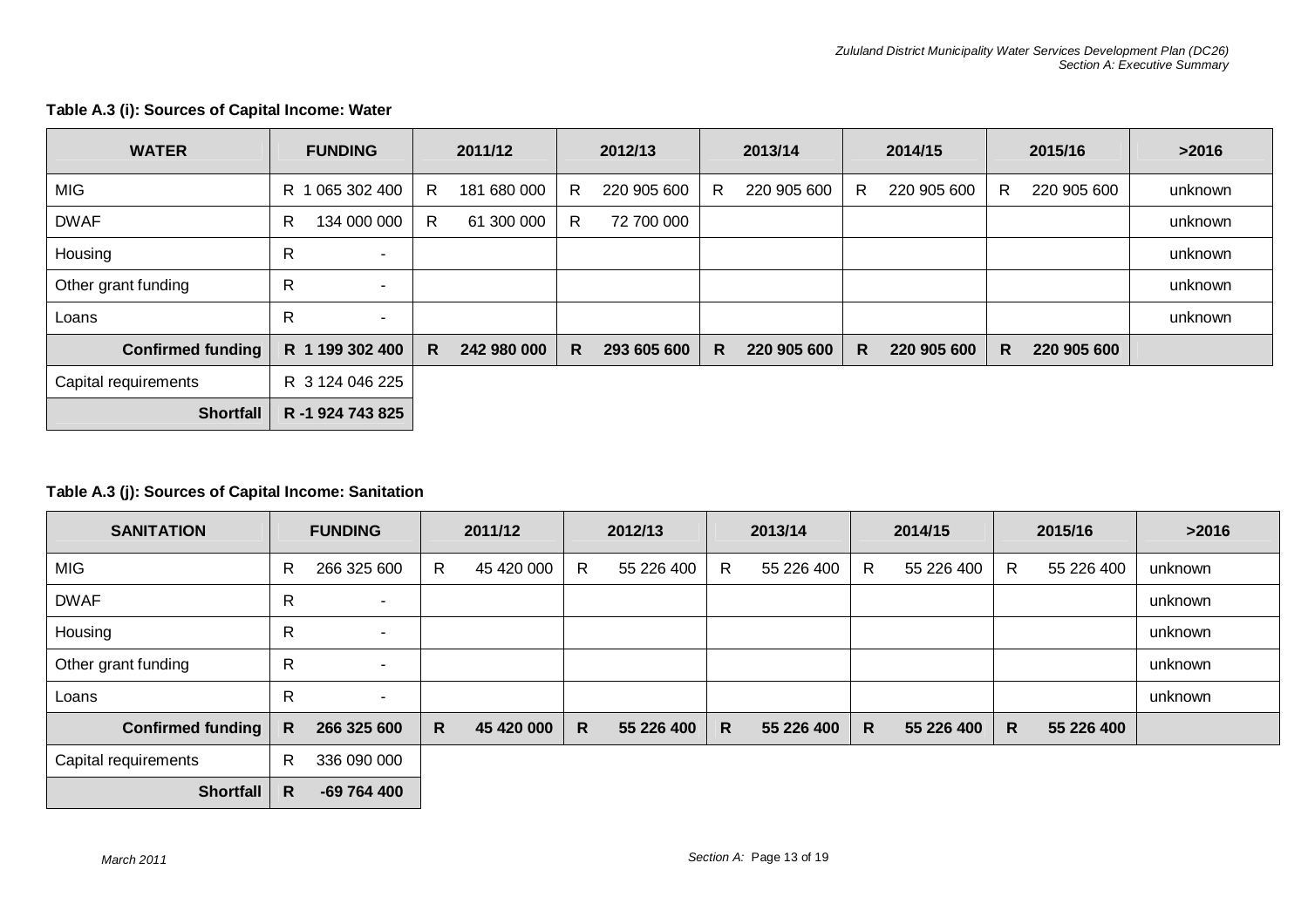| <b>Operating costs and income</b> |   | Total (5 years) | 2011/12          | 2012/13       | 2013/14         | 2014/15          | 2015/16          |
|-----------------------------------|---|-----------------|------------------|---------------|-----------------|------------------|------------------|
| Operational costs                 | R | 666 999 959     | R 114 139 090    | R 126 379 291 | R 133 962 049   | R 141 999 771    | R 150 519 758    |
| Personnel costs                   | R | 444 666 639     | 76 092 727<br>R  | R 84 252 861  | 89 308 032<br>R | 94 666 514<br>R. | R 100 346 505    |
| <b>Total O&amp;M costs</b>        | R | 1 111 666 598   | R 190 231 817    | R 210 632 152 | R 223 270 081   | R 236 666 286    | R 250 866 263    |
| Equitable share                   | R | 003 196 990     | R 170 778 345    | R 190 283 820 | R 201 700 849   | R 213 802 900    | R 226 631 074    |
| Income: sales                     | R | 108 469 608     | 19 453 472<br>R. | R 20 348 332  | R 21 569 231    | 22 863 385<br>R. | 24 235 188<br>R. |
| <b>Total income</b>               | R | 1 111 666 598   | R 190 231 817    | R 210 632 152 | R 223 270 081   | R 236 666 286    | R 250 866 263    |

#### **Table A.3 (k): Operational costs and income**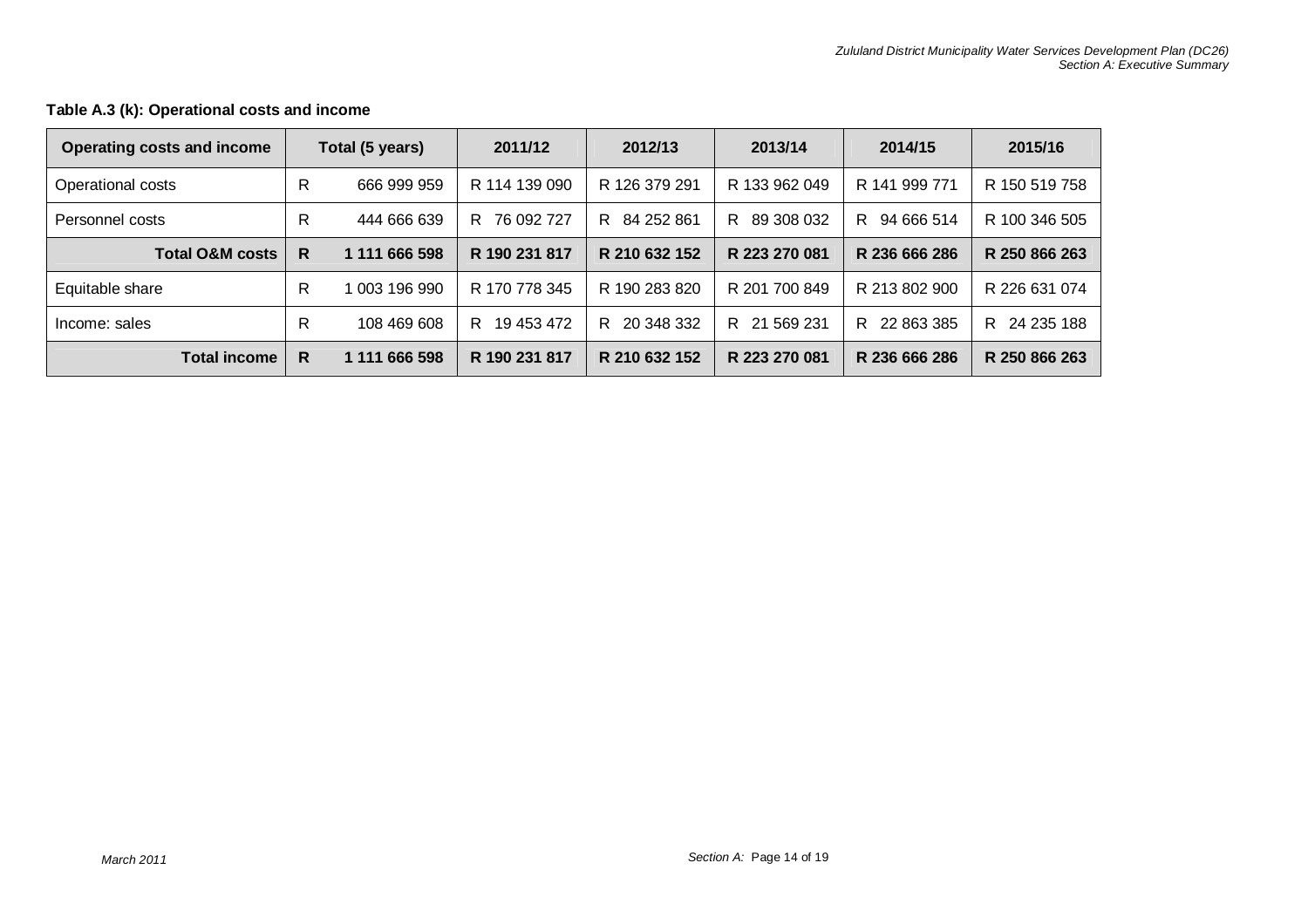#### Chapter 10: List of Projects

The ZDM water master plan comprises of ten back-to-back regional water schemes as listed in the table below. The detailed project list included under Chapter 10 herewith lists sub-projects or phases associated with each regional scheme according to the approved progressive roll-out of the scheme. Sanitation is being rolled out on the back of the water roll-out, except for areas where a water service has already been installed but no sanitation was installed at the time. The water and sanitation projects to be implemented over the next 5 years and beyond are listed in detail in Chapter 10 of the document.

## **A.4 Background to the area**

The ZDM is situated in northern KwaZulu-Natal (KZN). It covers an area of 14,808 km<sup>2</sup> and is divided into five local municipalities (LMs), namely eDumbe (KZ261), uPhongolo (KZ262), Abaqulusi (KZ263), Nongoma (KZ265), and Ulundi (KZ266) (Figure A4.1). The district is predominantly rural with commercial farmland interspersed by protected areas, towns, and dense to scattered rural settlements within traditional authority areas. The majority of these rural settlements are small, making service delivery to these remote areas extremely costly. The ZDM comprises 1,022 settlements divided into 15 urban areas, 64 dense settlements, 290 villages, 547 scattered settlements and 106 farm settlements.

Land use in the ZDM is linked primarily to tenure and the land with the highest agricultural potential is in private ownership and is mostly used for commercial farming or conservation, with low settlement densities. Private farmlands constitute a large portion of the ZDM's land area. The land use potential varies throughout the district, but are predominantly varieties of grassveld and thornveld. Agricultural activities are mainly forestry (eDumbe, Abaqulusi and around Babanango), sugar cane (uPhongolo), livestock (throughout the district), maize, soya beans, wheat, groundnuts, sorghum, vegetables and sub-tropical fruit. These commercial farms mostly have well developed infrastructure and farming systems. The difficulties they experience relate more to broader economic factors than spatial factors and linkages in the ZDM. In recent years, a number of cattle farms throughout the ZDM have been converted into game farms. These may be linked to tourism and conservation in the district.

In contrast, the non-arable land and land with severe limitations to agriculture, fall into the traditional authority areas and are densely settled. These Ingonyama Trust areas support settlement and subsistence agriculture (there is moderate to restricted agricultural potential), with the Traditional Authorities (TAs) for each LM being divided as follows:

- eDumbe LM: Dlamini TA and Mtetwa TA.
- uPhongolo LM: Masidla TA, Msibi TA, Ntshangase TA and Simelane TA.
- Abaqulusi LM: Hlahlindhlela TA and Kambi TA.
- Nongoma LM: Mandhlakazi TA, Matheni TA and Usuthu TA.
- Ulundi LM: Empetempithini TA, Mbata TA, Mpungose TA, Ndebele TA, Nobamba TA, Ximba TA and Zungu TA.

The area forms part of the Pongola, Mkuze and Mfolozi River Catchments of the Usuthu/Mhlathuze Water Management Area that extends from the high lying areas in the north and west to the Indian Ocean in the east. The northern and western edges of the ZDM are characterised by steep terrain. The Skurweberg and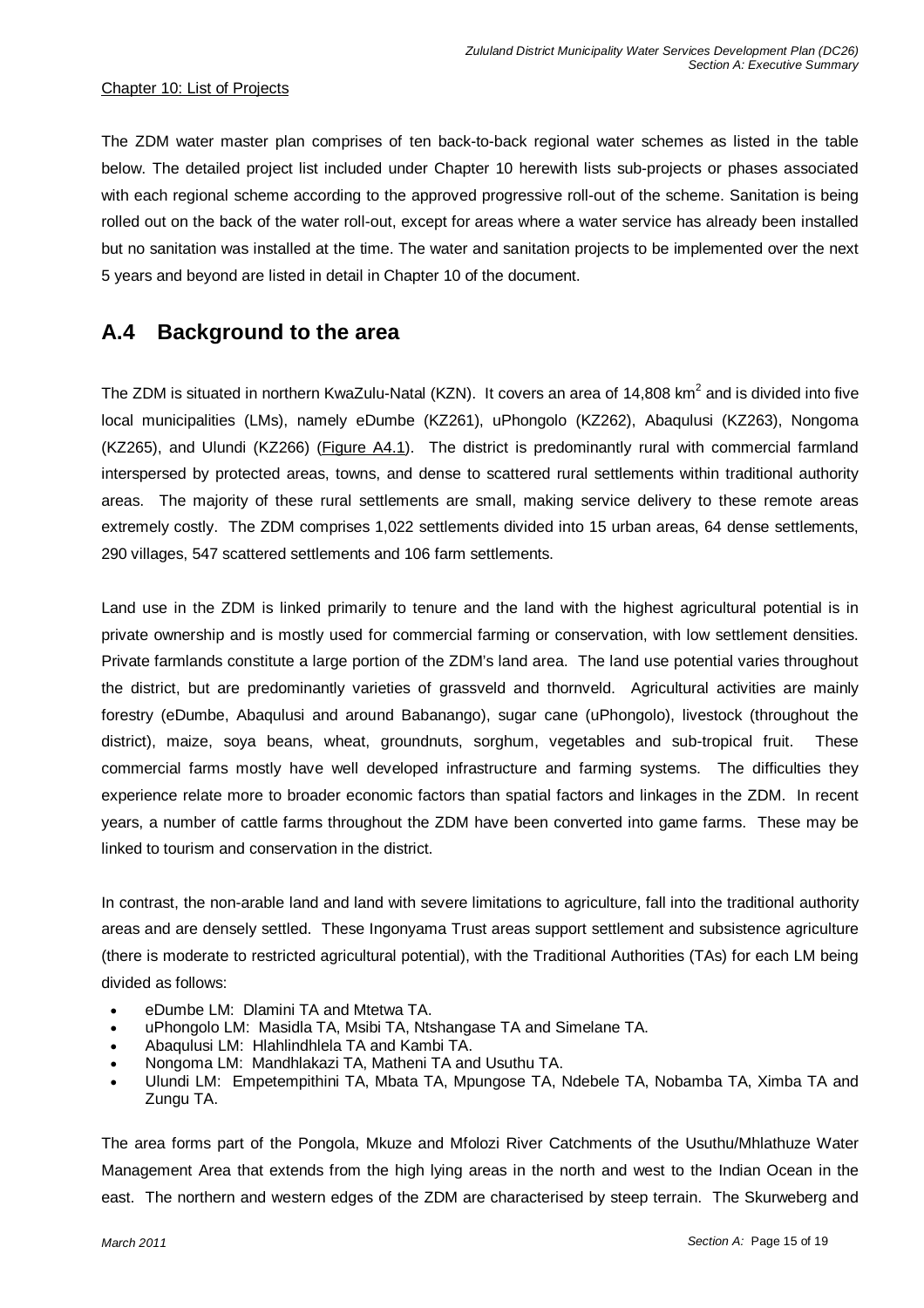Elandsberg Mountains on the Western side of the ZDM are approximately 1,700 m above sea level. In the northeast there are the Lebombo Mountains. In general the topography slopes and gets less steep from west to east, as well as from north to south, consequently all the main rivers flow in this direction. There are some large relatively flat areas between 200 m and 300 m around the town of Pongola, as well as on the lower reaches of the Mfolozi River.

Climatic conditions vary significantly from the northern highlands to the eastern low-lying areas around the town of Pongola. Rainfall is strongly seasonal with more than 80% occurring as thunderstorms between October and March, with the peak months being December to February in the inland areas. Rainfall varies from over 1,000 mm in the north and west, dropping to below 600 mm in the central area around Pongola. The resultant Mean Annual Runoff (MAR) ranges from above 200 mm in the north and west, to below 100 mm in the central areas. Overall the Mean Annual Precipitation (MAP) is 840 mm, and the corresponding MAR 102 mm (12 % of MAP). Annual variability of rainfall is indicated by the historic coefficient of variation of the rainfall record, which ranges from (20 % to 25 %) in the west to greater than 35 % in the Pongola area. In accordance with the rainfall pattern the relative humidity is higher in summer than in winter. Potential mean annual gross evaporation ranges from 1400mm in the west to 1600 mm in the lowveld. The highest mean monthly evaporation is in December and the lowest mean monthly evaporation in June. One strategic dam, namely Pongolapoort/Jozini, has been developed. There is a vast amount of water in the area with both surface resources, as well as good ground water potential.

| Topography<br>type | Percentage of total municipal<br>area |  |  |  |  |  |
|--------------------|---------------------------------------|--|--|--|--|--|
| Mountainous        | 30%                                   |  |  |  |  |  |
| Rolling            | 70%                                   |  |  |  |  |  |
| Flat               | 0%                                    |  |  |  |  |  |
| Coastal            | 0%                                    |  |  |  |  |  |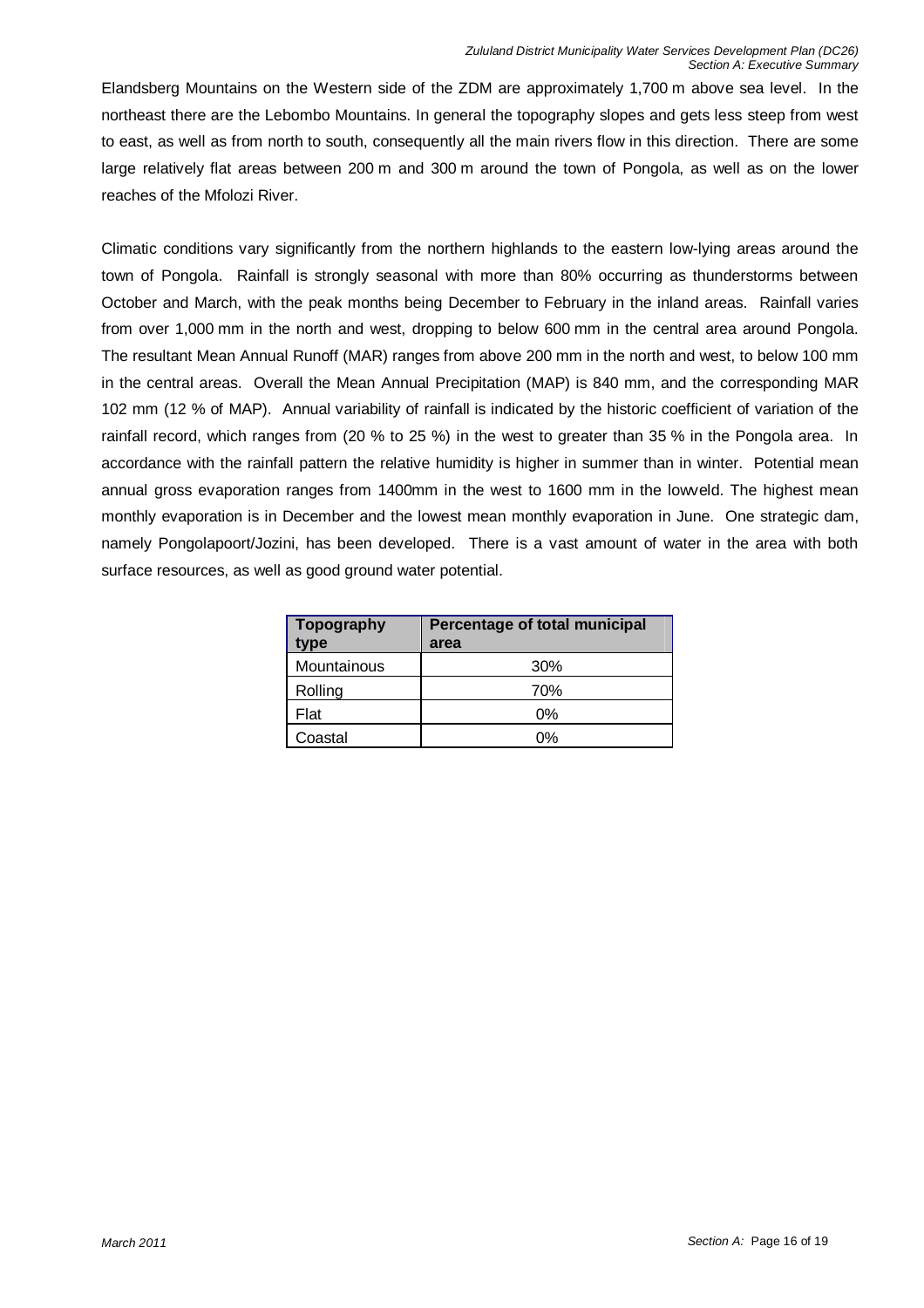

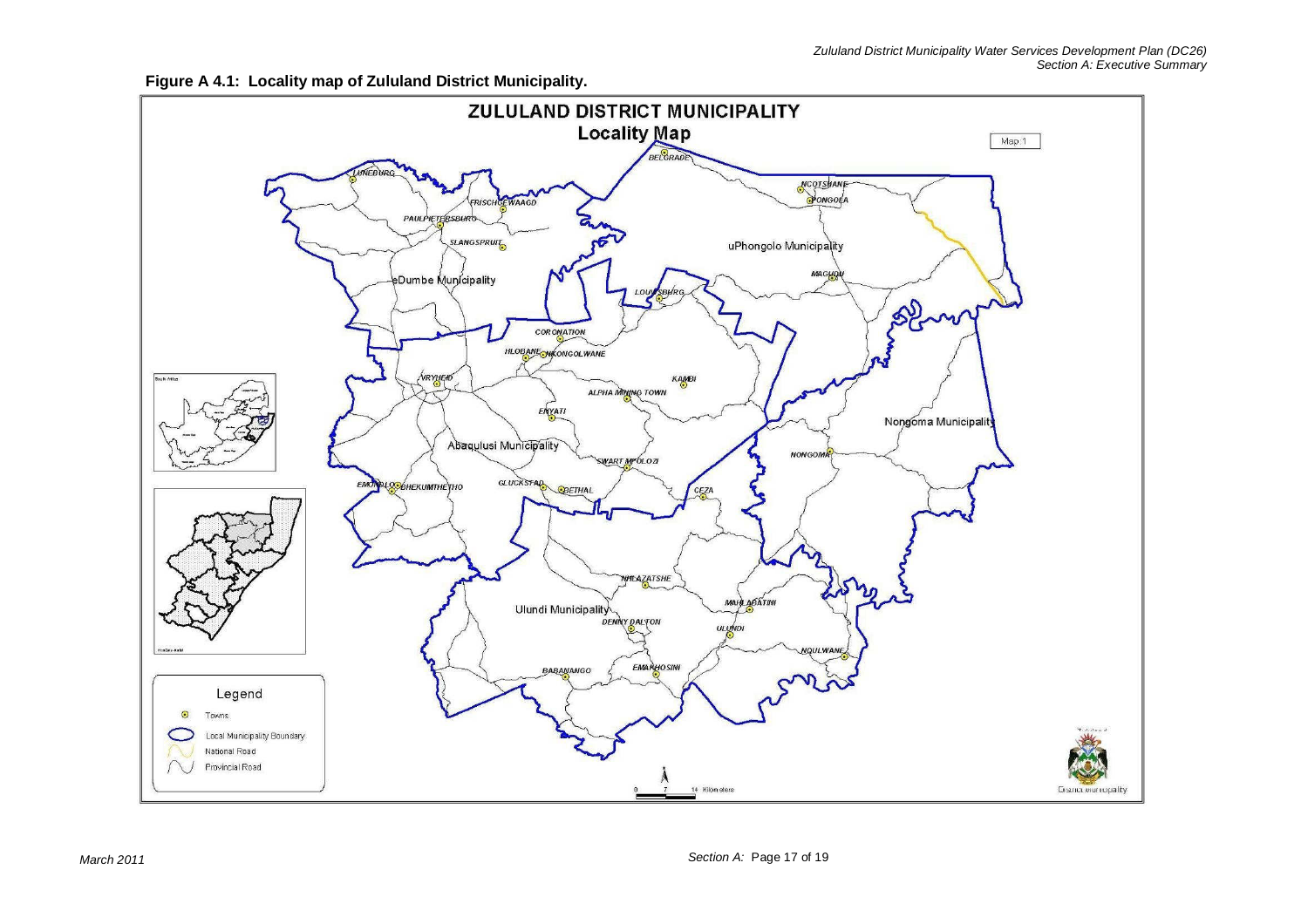## **A.5 IDP and WSDP goals**

The Integrated Development Plan (IDP) for the ZDM has the following vision and mission statement for the region:

|         | IDP vision and mission statement for the municipality                                                                                                      |
|---------|------------------------------------------------------------------------------------------------------------------------------------------------------------|
| Vision  |                                                                                                                                                            |
|         | "We, the people of Zululand are proud communities that are committed to the development of Zululand through<br>hard work, integrity and a common purpose." |
|         |                                                                                                                                                            |
| Mission |                                                                                                                                                            |
|         | To develop an affluent district by:                                                                                                                        |
| O       | Optimal delivery of essential services                                                                                                                     |
| O       | Supporting sustainable local economic development                                                                                                          |
| $\circ$ | <b>Community participation in service delivery</b>                                                                                                         |
|         |                                                                                                                                                            |

services (i.e. water and sanitation provision), strengthening the local economy with particular emphasis on tourism, agriculture and small business sectors, and the sustainable use of land and the natural environment. The importance of the vision and objectives in terms of the WSDP is the development of Zululand through the provision of equitable and sustainable water services leading to an improvement in the quality of life. It therefore follows that planning in respect of water services must increase the current level of service throughout the region with an improvement experienced by all. Planning must therefore be sustainable in terms of water resources, material resources, contractor capacity, management capacity, as well as funding and maintenance cost.

The IDP has a number of key development strategies, namely:

- Delivery and coordination of basic services.
- Social issues of communities.
- Sustainability and environment.
- Economic development.
- Build capacity to lead and manage development in Zululand.

All these development strategies will ultimately link to the need and spatial requirement for water services provision. Spatial development within the ZDM is directly related to the provision and availability of water services, therefore development tends to follow sustainable planning in the WSDP and not force water services provision into areas that are currently not economically viable or sustainable to supply.